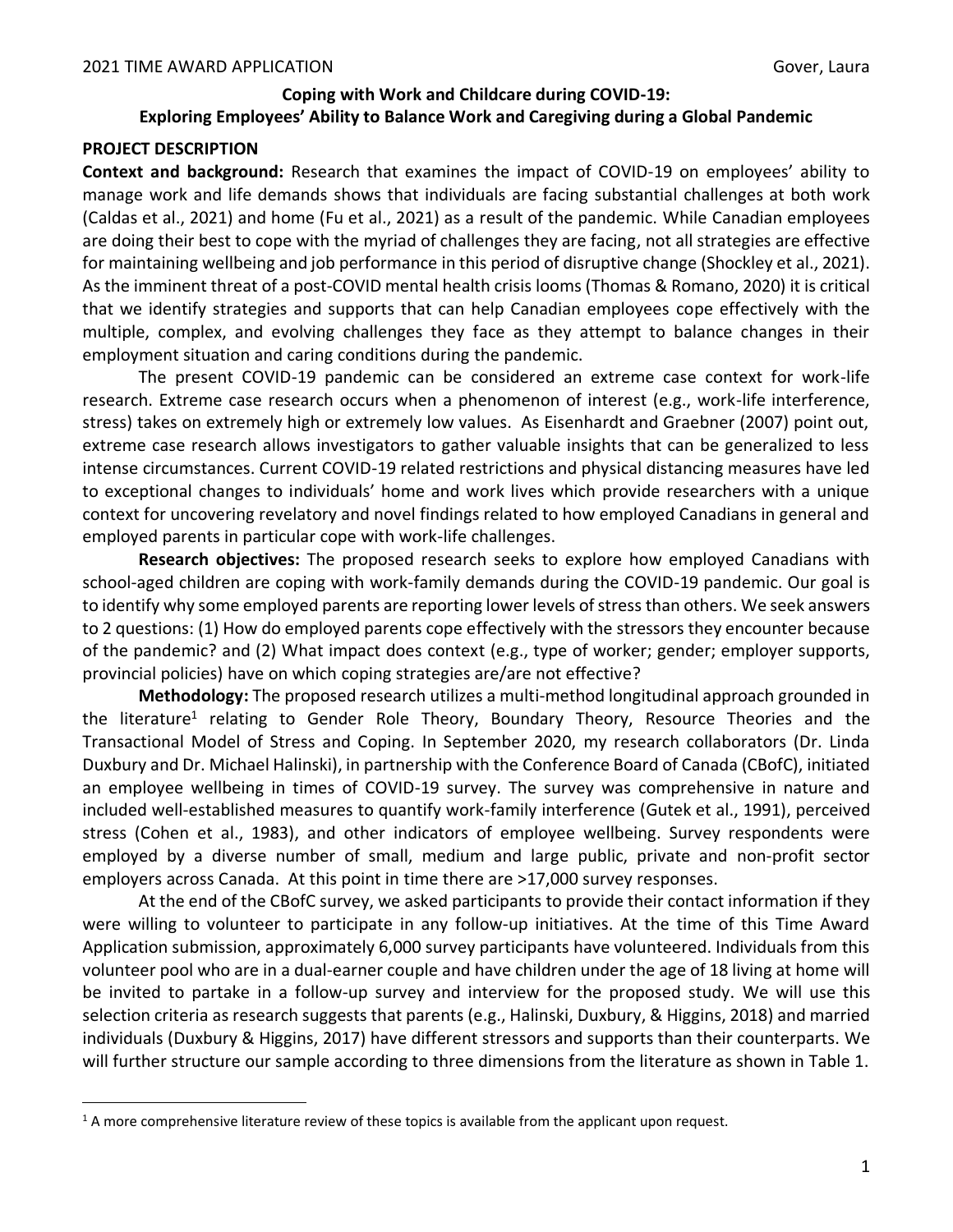### 2021 TIME AWARD APPLICATION Gover, Laura

First, we will use our survey question related to gender to identify the number of men and women in our sample. Second, we will use responses to Cohen et al.'s (1983) perceived stress measure to categorize individuals as either high or low stress. This "polar type" sampling technique (i.e. focusing on high versus low stress groups) will allow us "to more easily observe contrasting patterns in the data" (Eisenhardt & Graebner, 2007. p. 27). Third, we will categorize individuals as either essential frontline workers or emergency teleworkers based on how they responded to another question in the CBofC survey.

|                            |                    | Man           | <b>Woman</b>  | Total     |
|----------------------------|--------------------|---------------|---------------|-----------|
| <b>Essential Frontline</b> | <b>High stress</b> | $N = 25(137)$ | $N = 25(635)$ | $N = 50$  |
| Worker                     | <b>Low Stress</b>  | $N = 25(161)$ | $N = 25(581)$ | $N = 50$  |
| Emergency                  | <b>High stress</b> | $N = 25(173)$ | $N = 25(763)$ | $N = 50$  |
| <b>Teleworker</b>          | Low stress         | $N = 25(258)$ | $N = 25(551)$ | $N = 50$  |
| Total                      |                    | $N = 100$     | $N = 100$     | $N = 200$ |

**Table 1:** Desired Sample by Worker Typology

*Note.* N refers to the number of individuals per category that we are proposing to interview. Number in brackets refers to the minimum number of volunteers in this cell identified in our current dataset.

Qualified volunteers (i.e. meet the desired criteria as outlined in our table above) will be sent a recruitment email asking them to complete a brief pre-interview questionnaire that includes measures that we used in the CBofC study survey. This second survey will provide meaningful and timely wellbeing data and allow for the fact that some of the variables on interest in this study may have changed over time. Next, the qualitative component of this research will involve the collection and analysis of one-onone, semi-structured telephone interviews that allow us to gather rich data from people in various roles and situations (Myers, 2019). Interview data will be used to answer the research questions noted above. The interviews will be transcribed, and then coded following content coding techniques (Miles & Huberman, 1994). We intend use our sampling typology to guide the analysis process and use these typology groups to formulate theoretical models using Eisenhardt's (1989) approach to theory building.

### **OUTPUTS**

The primary outputs of the proposed research include three conference presentations, three journal publications, and a findings report for broad dissemination. Findings from this study will provide insights into why some employed parents have coped effectively while others have not during the pandemic and be used to generate specific, timely, practical recommendations targeted at the diversity of stakeholders who have a role to play in enhancing employee wellbeing. Results from this study will also contribute to enhanced public discourse of the role to be played by federal, provincial, municipal, organizational and union policy makers post pandemic in ensuring that families are not just physically healthy but also mentally well. As such we expect that our research can help mitigate the predicted decline in the mental health of employed parents (particularly mothers) post-COVID-19.

The impact of these outputs and the value of the study's findings rely heavily on the quality of the interview data collection. I have recently applied for a SSHRC Insight Development Grant (IDG) as a Principal Investigator (with Dr. Linda Duxbury and Dr. Michael Halinski as co-applicants). These grant funds could help to pay student RAs to conduct, transcribe and code the interviews. Prior to commencing data collection, as the lead on this research, I will need to prepare and submit an ethics application, hire and train the RAs, create communication materials and develop the interview script. The Time Award would allow me to single-mindedly focus on these critical detail oriented and time-consuming tasks.

### **TIMELINE**

The below timeline (see Figure 1) indicates the key phases of the proposed 2-year study. We have created a timeline for key activities with a target timeline of beginning interview data collection this fall. The interviewing is expected to last from November 2021 until July 2022. Transcribing will begin in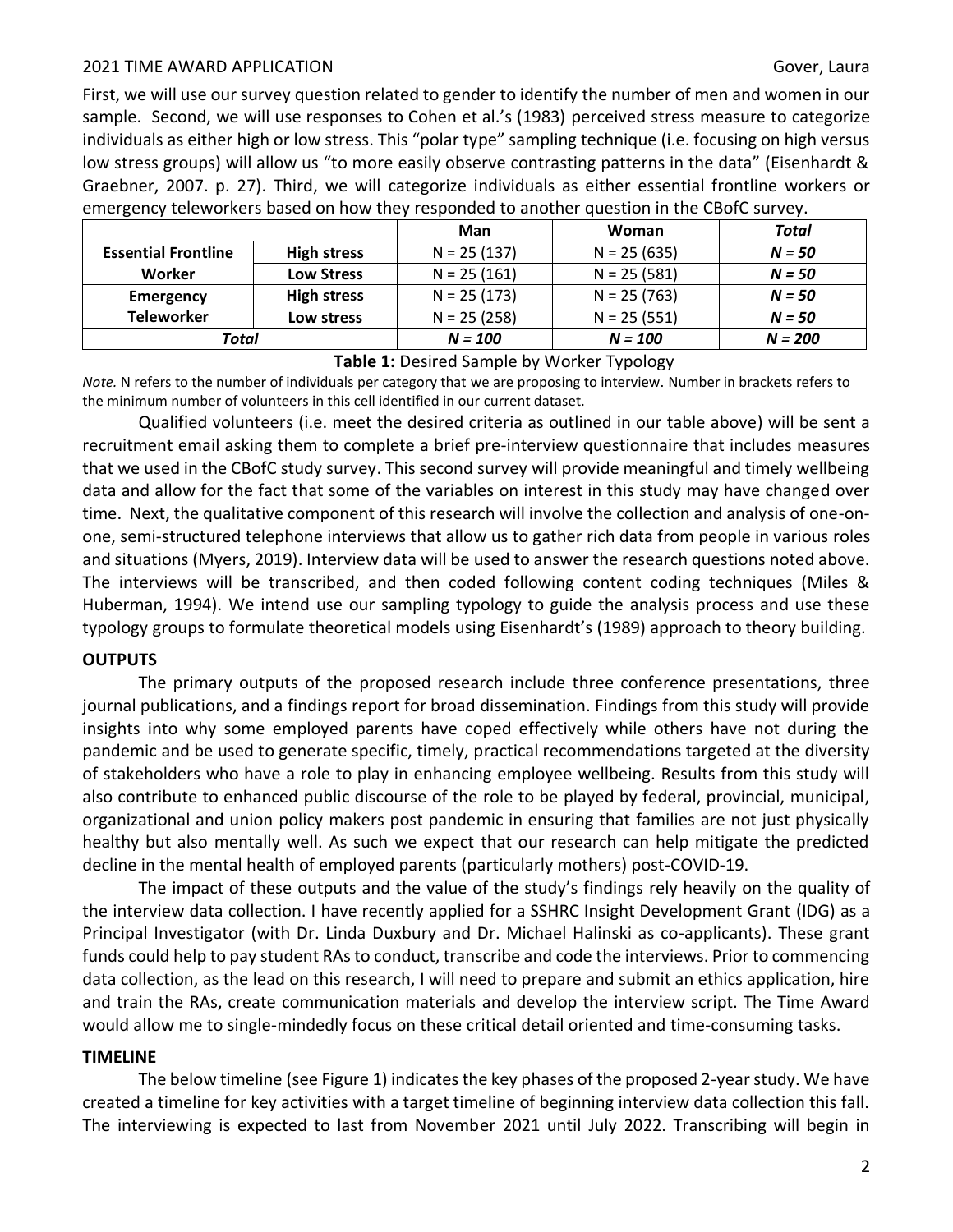### 2021 TIME AWARD APPLICATION Gover, Laura

January 2022 and is estimated to take until September 2022. While coding is anticipated to begin March 2022 and continue until November 2022. The final phase of the proposed study will involve further analysis and creation of our research outputs; conference manuscripts, journal manuscripts and a practitioner findings report (available online and disseminated through media outlets and the CBoC).



*Figure 1. Timeline for proposed long-term study*

# **ANTICIPATED BENEFITS**

The Time Award will provide *me* time needed to concentrate on the critical first parts of this study in Fall 2021 (e.g., ethics application, develop interview script, train RAs), which would positively impact the longer-term success of this research. The proposed study is a natural extension of my current research, which has examined how individuals cope with change in stable 'normal' contexts and how employees manage work and life demands. I have extensively studied how individuals make sense of and respond to change and how individuals perceive and cope with change over time (Gover & Duxbury, 2012; 2013; 2018a; 2018b; Gover et al., 2016). The proposed research will also allow me to extend my qualitative data analysis expertise into the work-life domain.

Findings from this study will have a number of anticipated benefits for different stakeholders. This research, which identifies the challenges employees may face when they are exposed to a variety of physical distancing measures, as well as the mechanisms that may buffer against negative outcomes associated with those challenges should benefit *governments*, *unions*, and *organizations* who seek to support *employees*. during these challenging times. Furthermore, *VIU students* will gain valuable experience, opportunities to develop research, analytic and communication skills as well as professional exposure through paid Research Assistant roles. The insights gained from this research will also inform *current offerings in the Faculty of Management*. More specifically, work-life issues and change management are key topics in 'Workplace Safety & Wellness' and 'Strategic HR Planning'. This experience will also directly inform curriculum development in the MBA program, which includes a stream of research courses. Finally, during knowledge mobilization we will leverage well-known media outlets (i.e. Globe & Mail, CBC), which is likely to raise *VIU's* profile regionally, nationally and internationally.